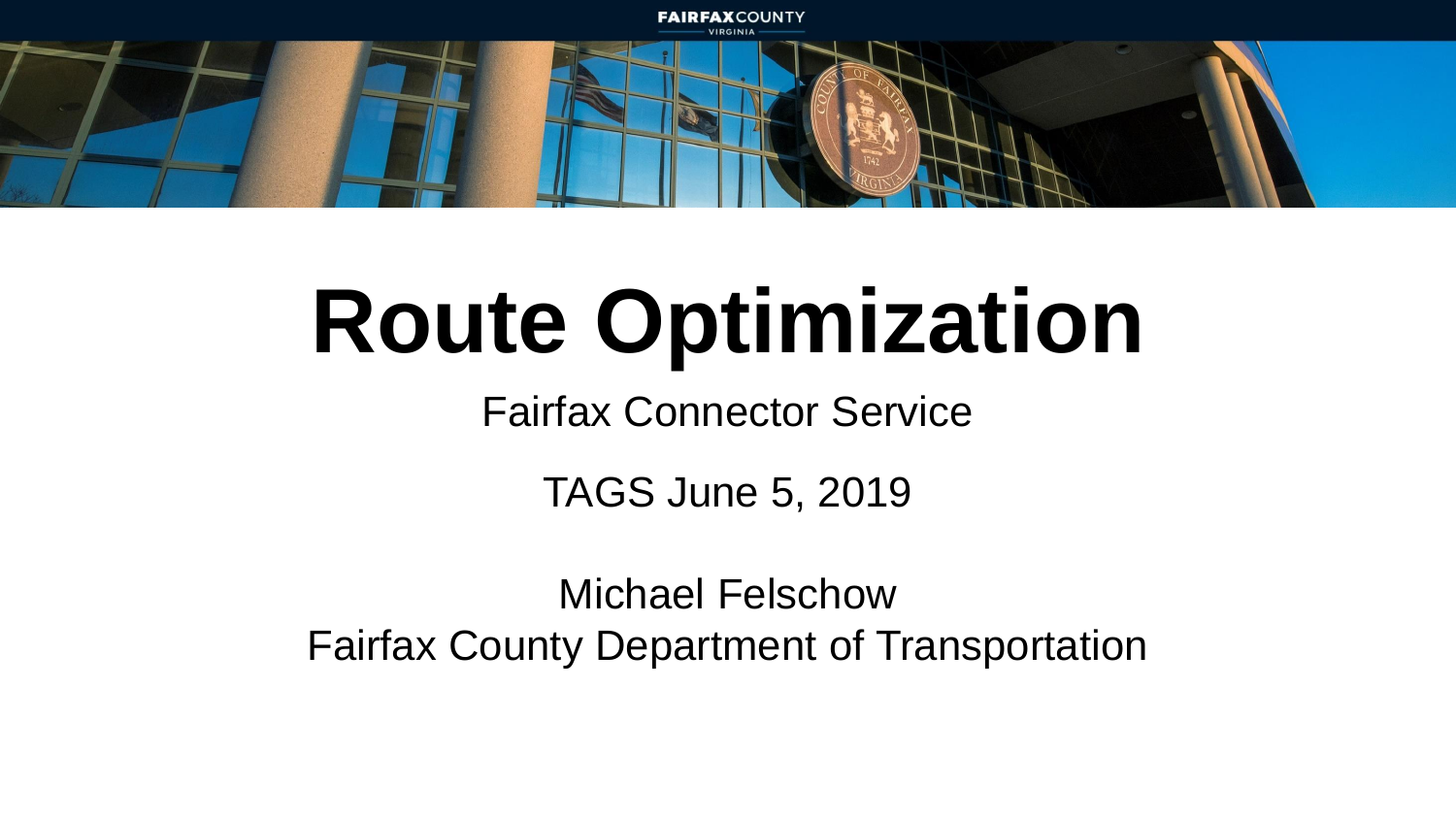#### **Transit** Development Plan: Route Optimization

- Franconia / Springfield
- Herndon / Reston (Silver Line Phase 2)
- Vienna
- Tysons
- Huntington

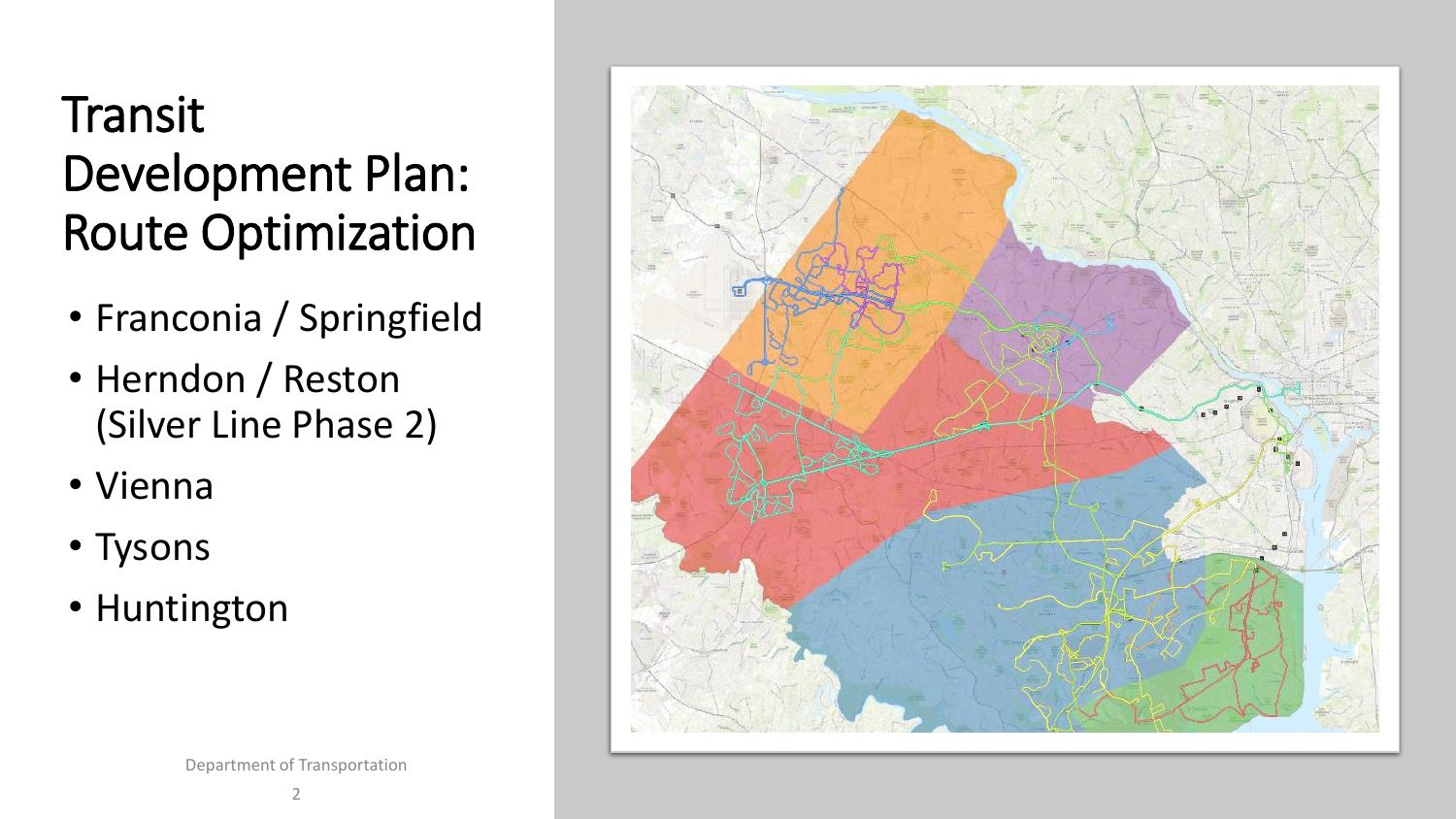#### Understanding the Issues

- Fast way to travel
- Available when needed
- Goes to desired places
- Gets people to their destinations on time
- Fits into people's lifestyle

![](_page_2_Figure_6.jpeg)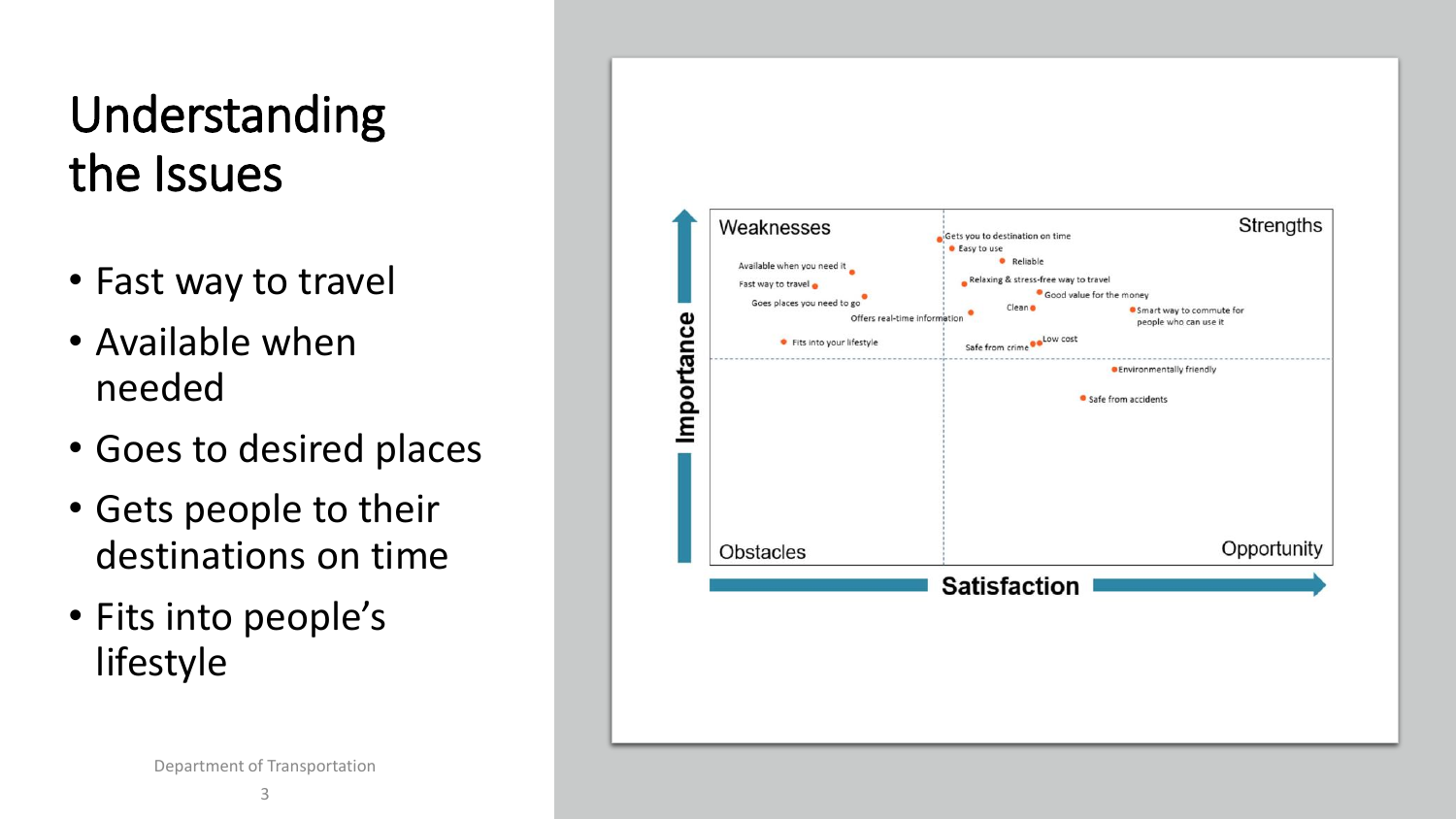#### **Maximum Ridership**

![](_page_3_Figure_1.jpeg)

## **Maximum Coverage**

![](_page_3_Figure_3.jpeg)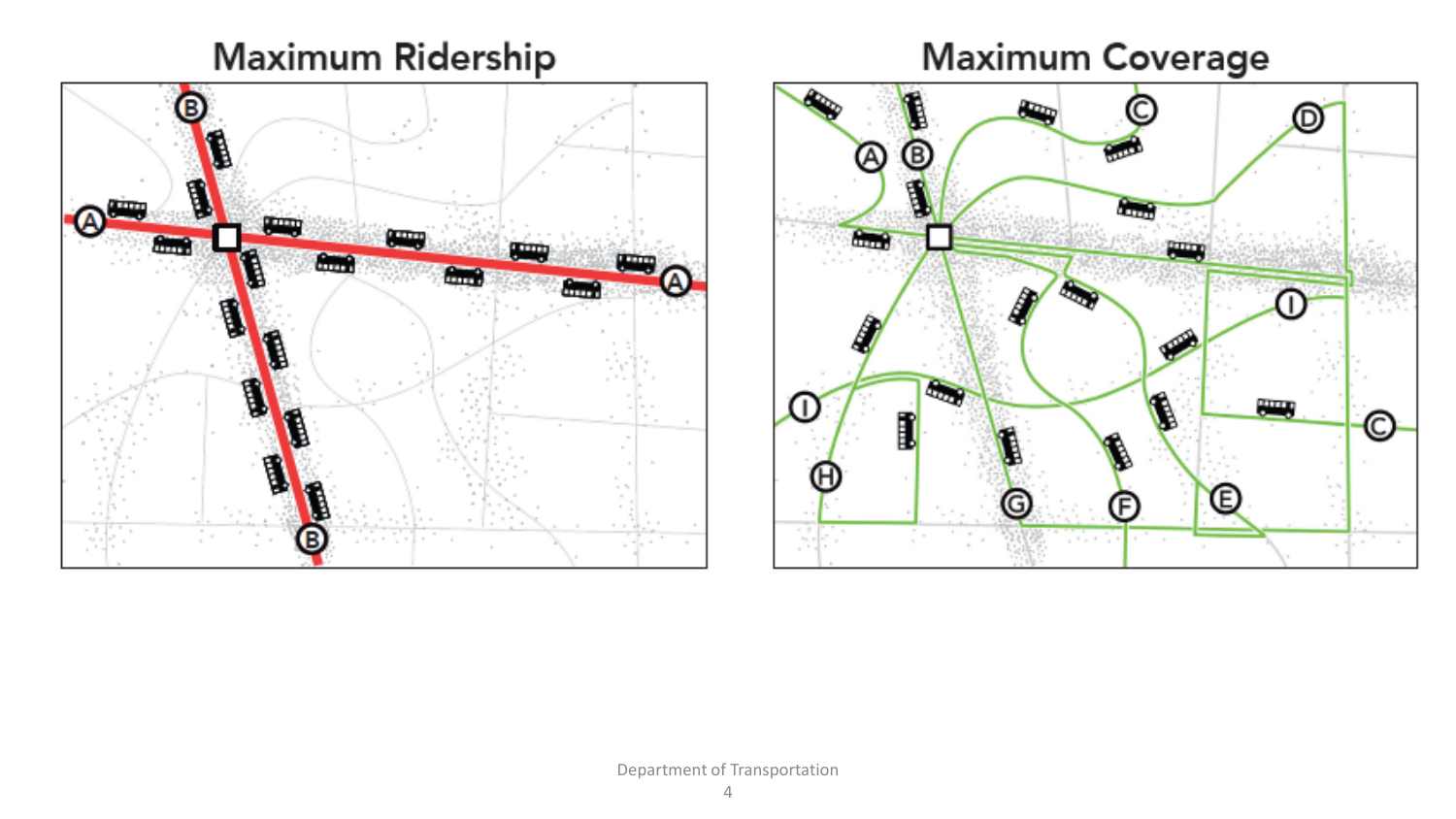![](_page_4_Figure_0.jpeg)

#### 2. Design routes with strong anchors at both ends

Transit is more efficient with balanced passenger loads in each direction. Important destinations at each end help to distribute demand evenly and limit overcrowding of vehicles and over-supply of service.

![](_page_4_Figure_3.jpeg)

#### 8. Balance walking distance and travel speed

Routes with more stops provide shorter walks to transit but at slower travel speeds. A transit network needs to balance between providing fast service with fewer stops and slower service with many stops.

![](_page_4_Figure_6.jpeg)

![](_page_4_Picture_7.jpeg)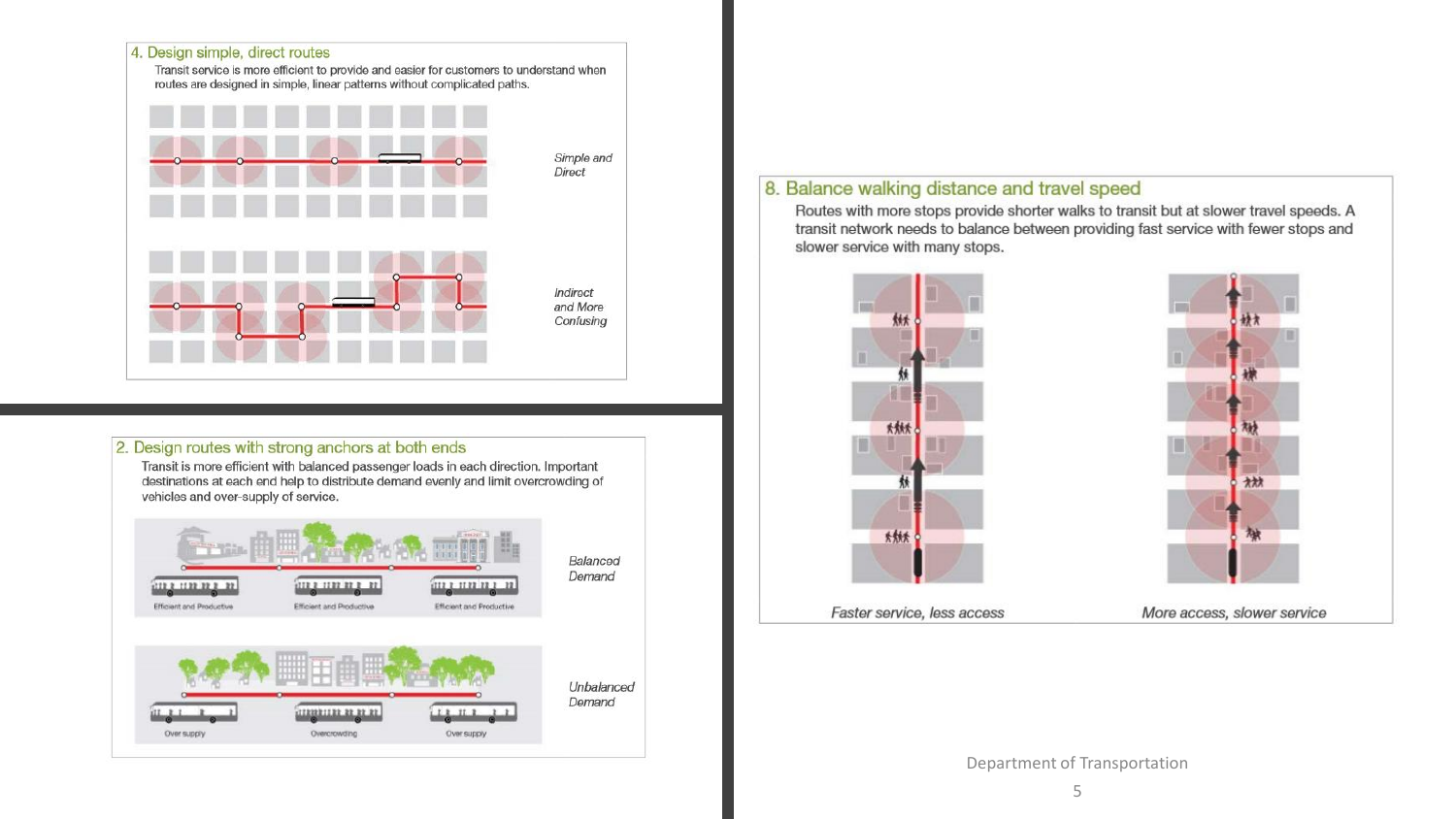## Planning Process

![](_page_5_Figure_1.jpeg)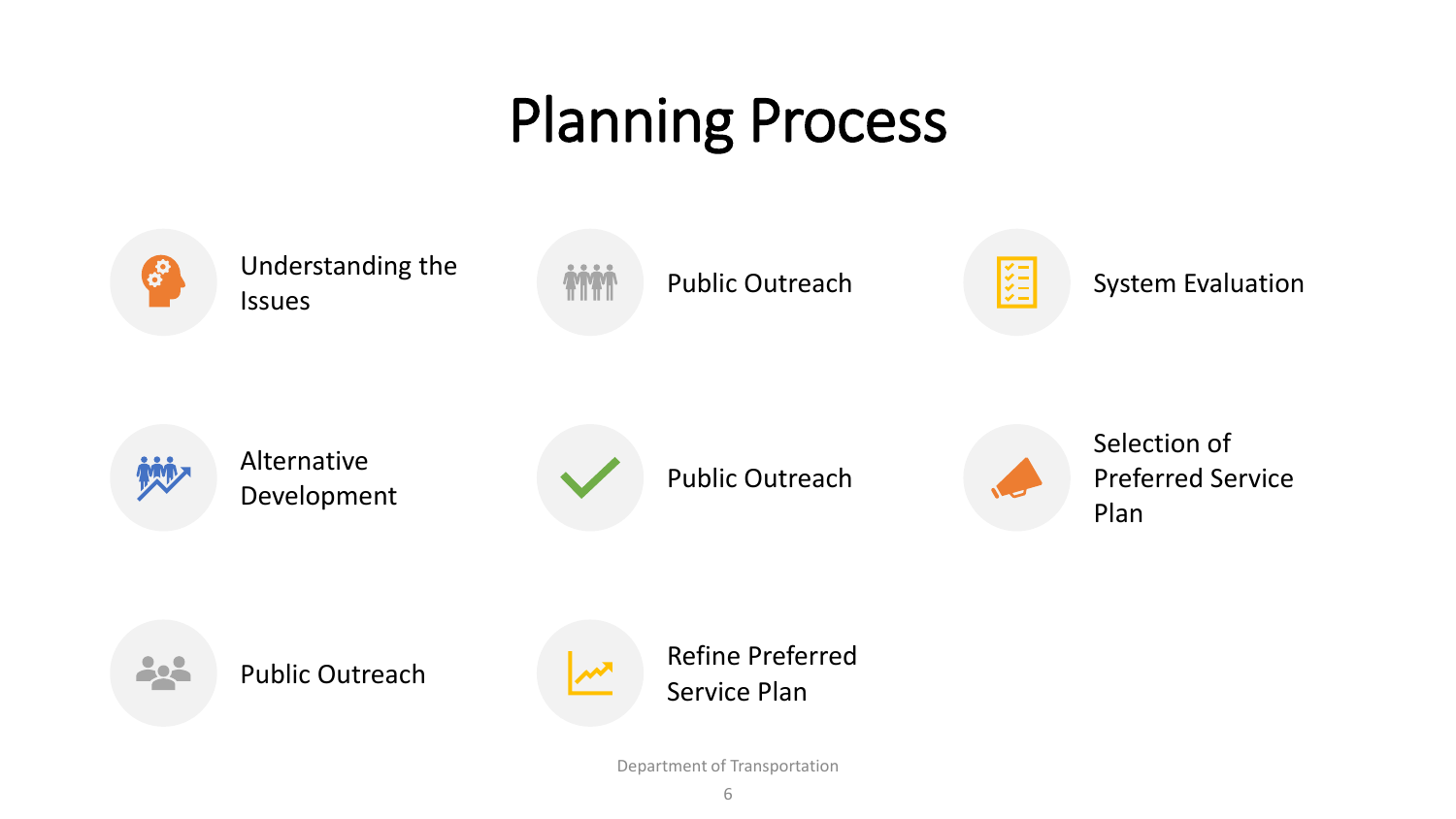#### **Outreach**

![](_page_6_Figure_1.jpeg)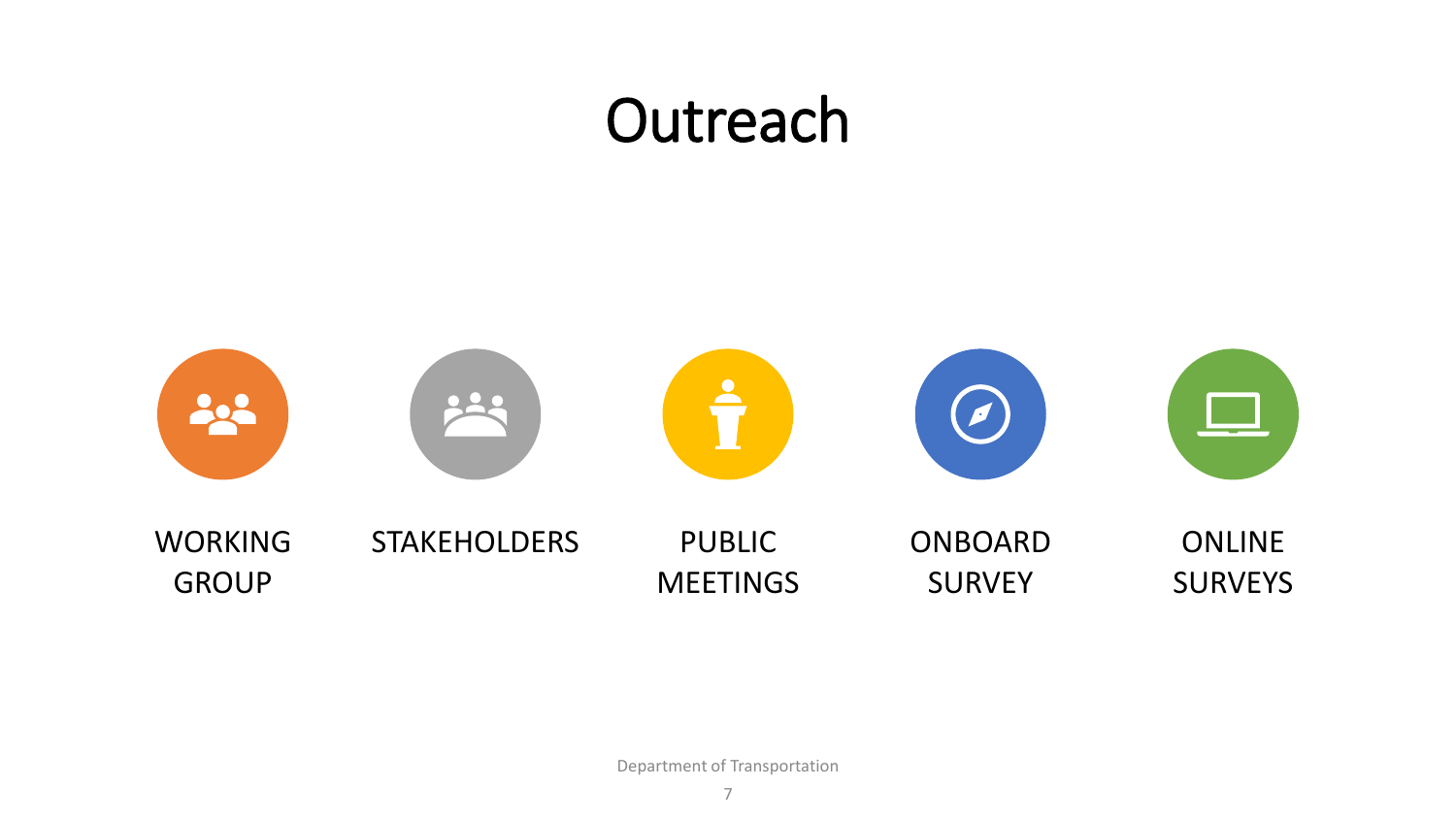### Service Alternatives

![](_page_7_Picture_1.jpeg)

Three service alternatives are being studied:

Alternative 1 – incremental changes to TDP recommendations

Alternative 2 – major route adjustments to existing routes

Alternative 3 – total rebuild of existing service

![](_page_7_Picture_6.jpeg)

All alternatives would be developed revenue neutral, with no increase in total revenue hours.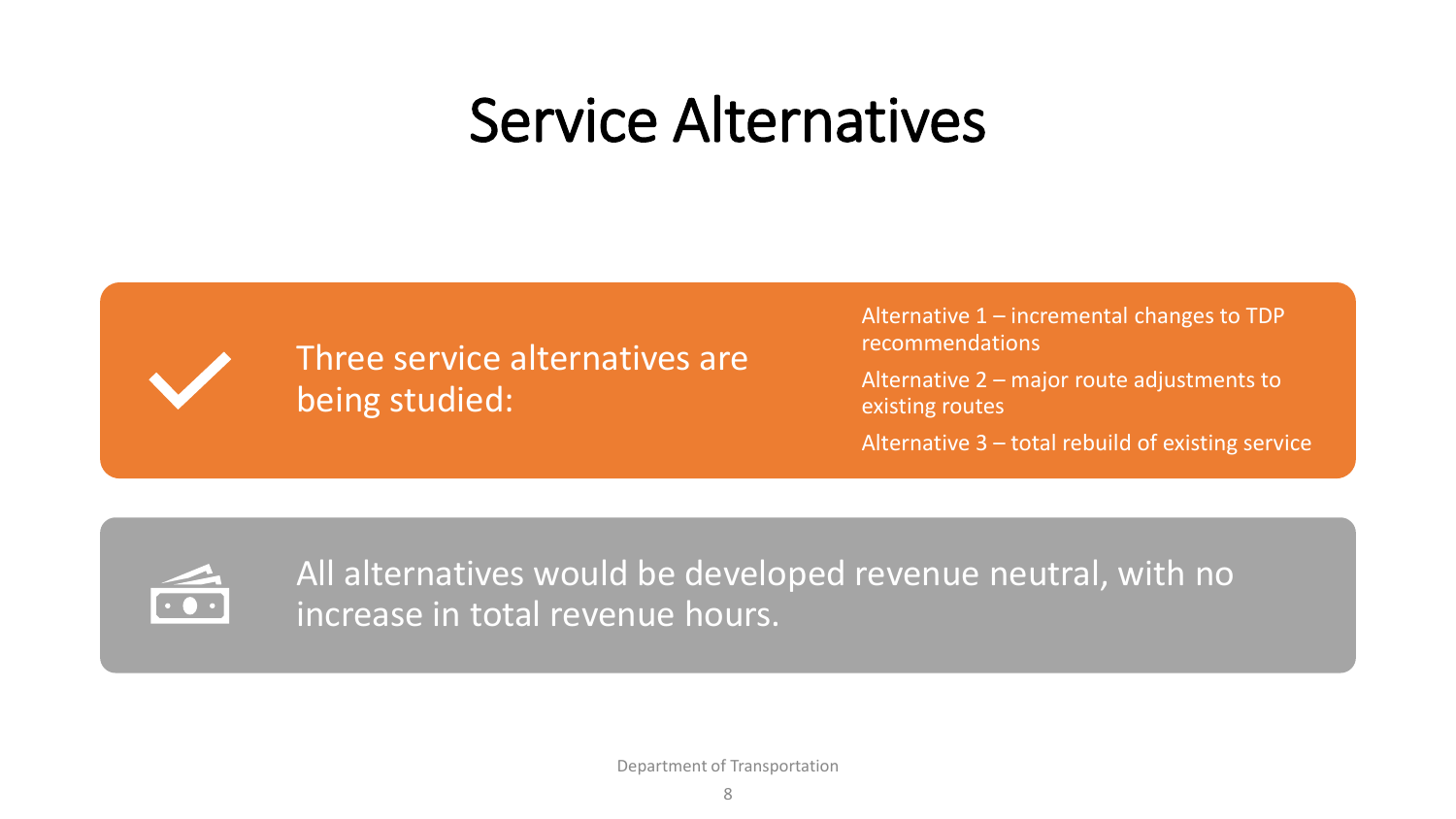## Evaluation Process

#### Route Analysis

- Ridership
- On-time performance
- Transit propensity

Access and Mobility Assessment

- Connection to key locations
- Transit propensity
- Origin–destination analysis
- Transit modeling

**Qualitative** Assessment

- Public input
- Customer / community impacts
- Service preferences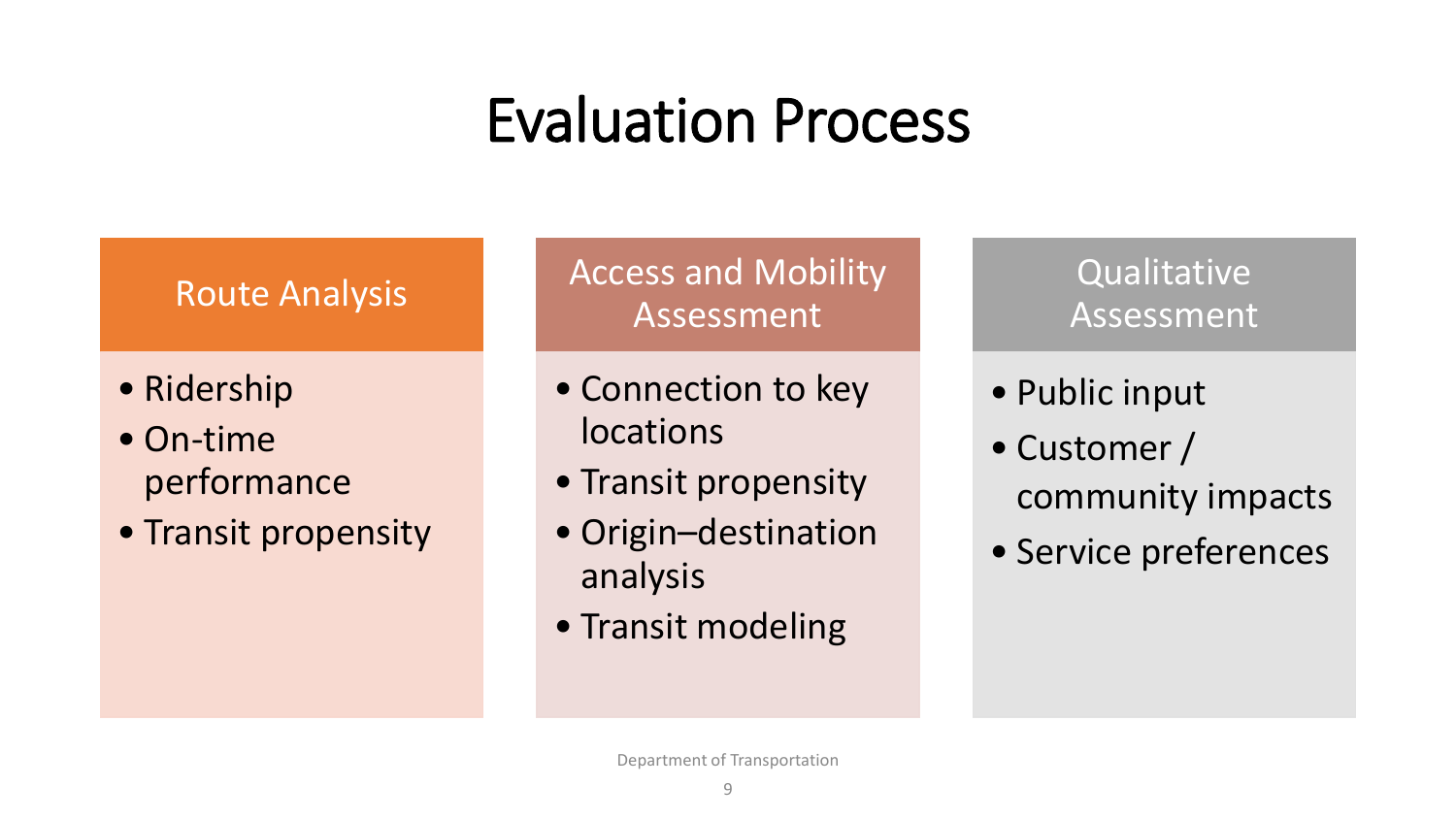### Network Evaluation

#### Evaluate alternatives based on connectivity to facilities:

- Schools (middle schools and high schools)
- Colleges
- Activity centers
- Government facilities
- Metrorail, VRE, and transit stations
- Park-and-ride lots
- Transit propensity
- Bus stop locations and boardings

Criteria can also be used to compare the connectivity of a new route alignment with that of an existing route alignment.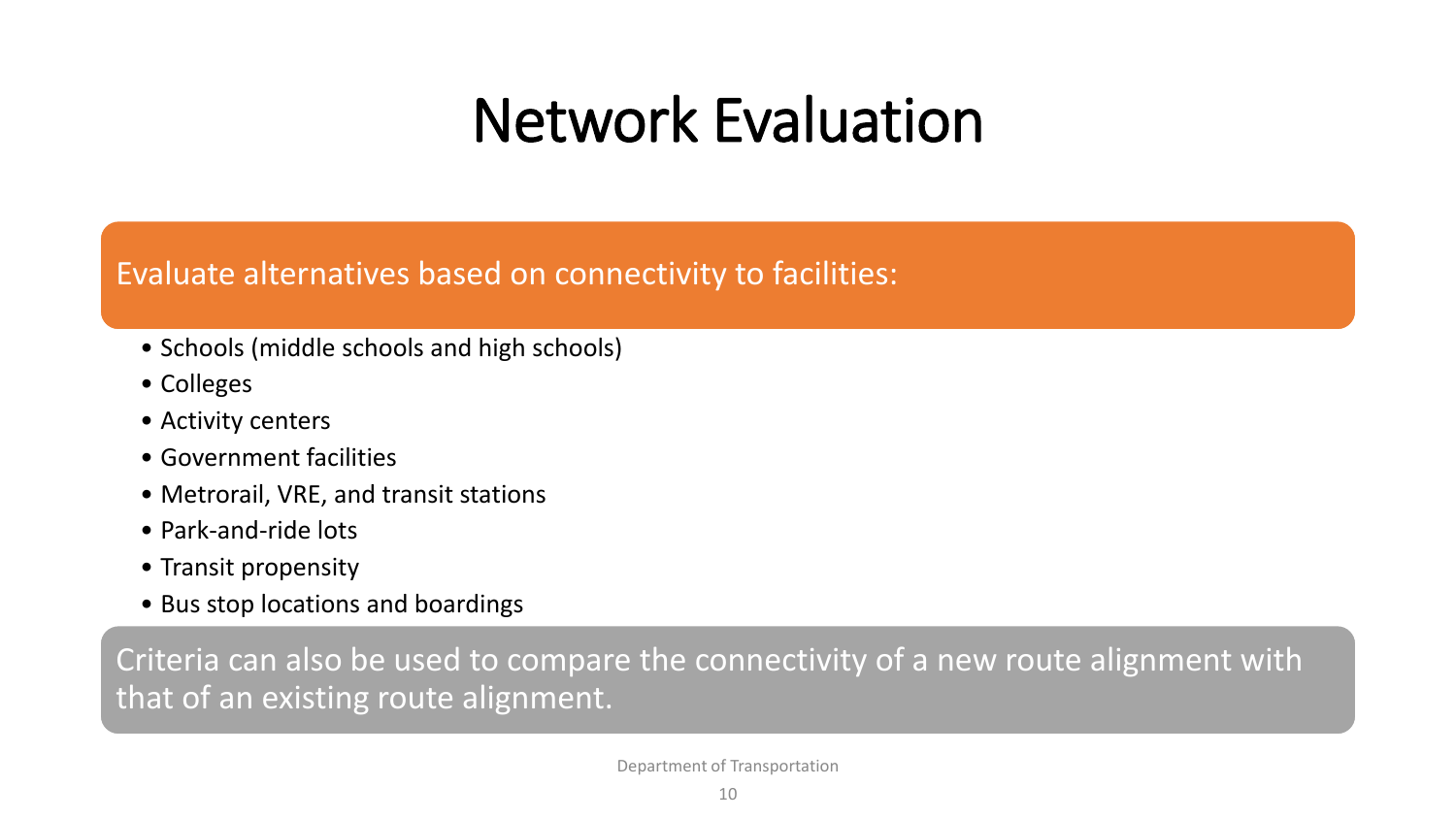#### Select Preferred Alternative

![](_page_10_Figure_1.jpeg)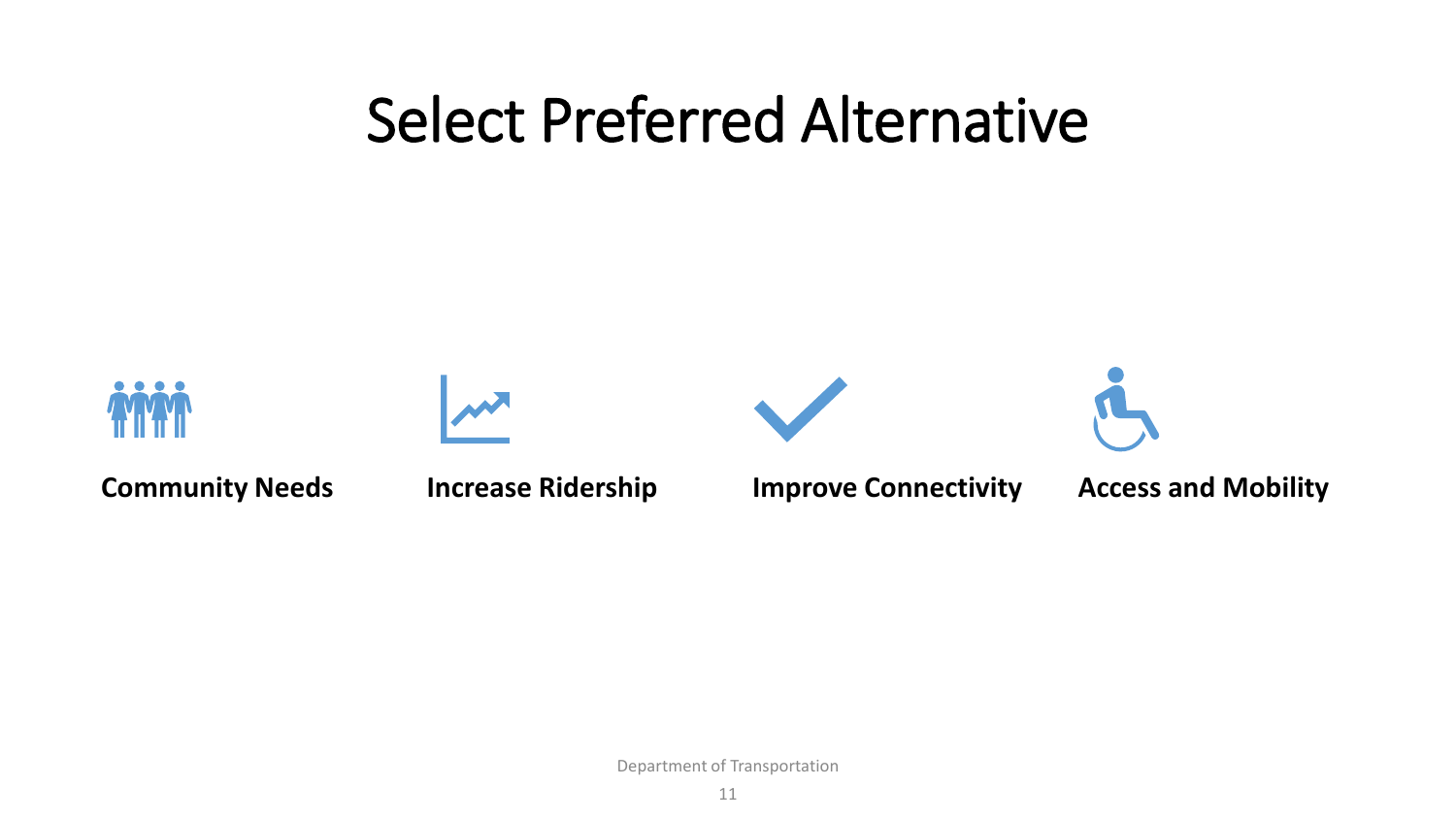### Implementation Phasing

![](_page_11_Figure_1.jpeg)

• Capital improvements and/or new fleet requirements

Department of Transportation

service and/or span of

service